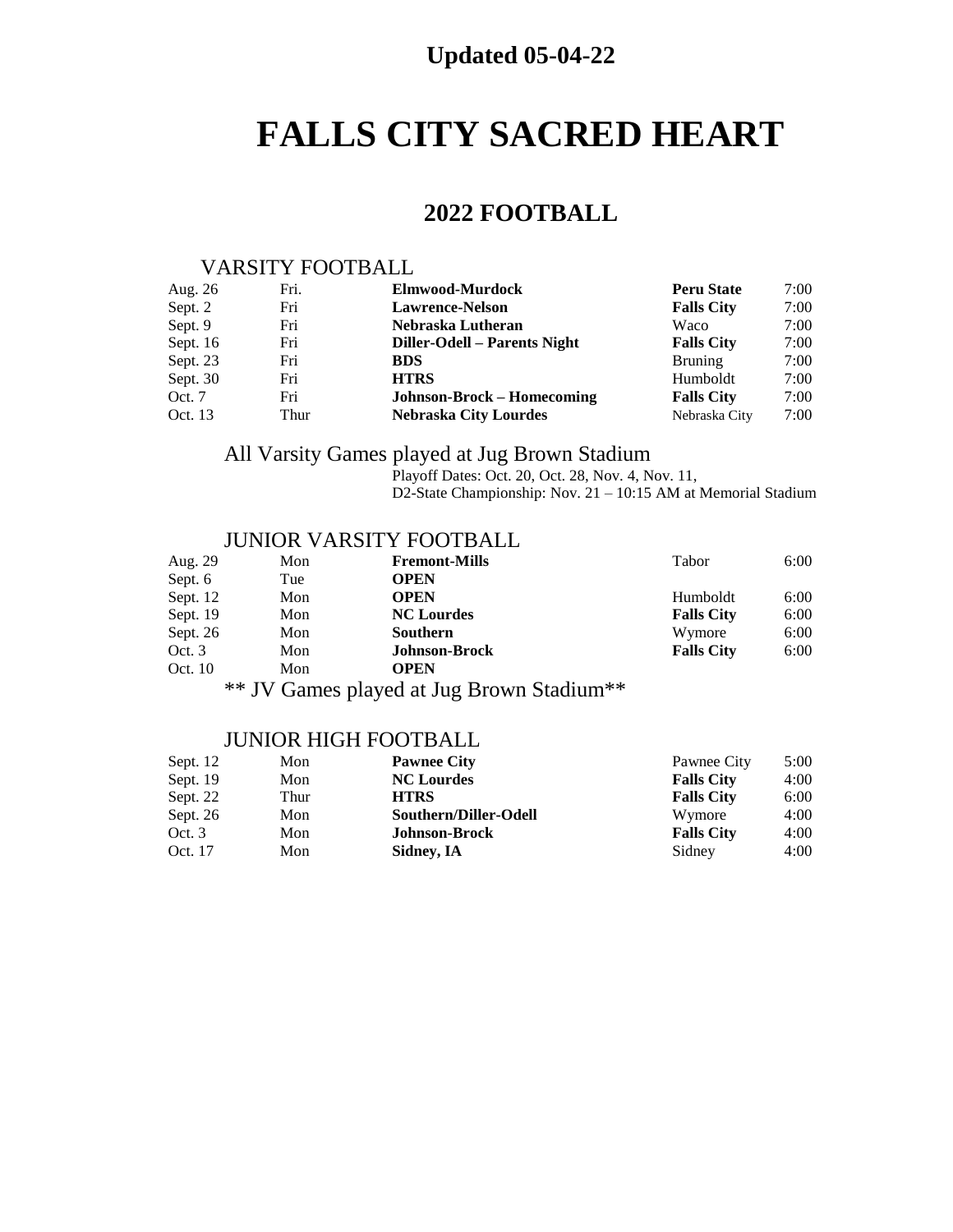## **2022 VOLLEYBALL**

### HIGH SCHOOL VOLLEYBALL

| Aug. 18         | Thur      | <b>Auburn Jamboree</b>                               | <b>Falls City</b> | 6:30       |
|-----------------|-----------|------------------------------------------------------|-------------------|------------|
| Aug. 25         | Thur      | <b>Nebraska City Lourdes (AB)</b>                    | Nebraska City     | 5:30       |
| Aug. 30         | Tue       | <b>Tri County (AB)</b>                               | Tri County        | 5:30       |
| Sept. 3         | Sat       | <b>Weeping Water Tourney (A)</b>                     | Weeping Water     | <b>TBA</b> |
| Sept. 6         | Tue       | Diller-Odell (AB)                                    | <b>Falls City</b> | 5:30       |
| Sept. 8         | Thur      | <b>Sidney</b> (AB)                                   | Sidney            | 5:30       |
| Sept. $10$      | Sat.      | <b>HTRS Tourney</b> (A)                              | Humboldt          | <b>TBA</b> |
| Sept. 12, 13,15 | Mon-Thur  | <b>MUDECAS Tournament</b> (A)                        | <b>Beatrice</b>   | <b>TBA</b> |
| Sept. 20        | Tue       | Triangular – Pawnee City & Southern $(A)$ Falls City |                   | 5:00       |
| Sept. 22        | Thur      | <b>Lewiston</b> (AB)                                 | Lewiston          | 6:00       |
| Sept. 24        | Sat       | <b>Axtell, KS Tourney (A)</b>                        | Axtell            | <b>TBA</b> |
| Sept. 26        | Mon       | Savannah, MO (AB)                                    | Savannah          | 5:30       |
| Sept. 27        | Tue       | <b>Freeman</b> (AB)                                  | <b>Falls City</b> | 5:30       |
| Sept. 29        | Thur      | <b>Sterling (AB) Parents Night</b>                   | <b>Falls City</b> | 5:30       |
| Oct. 4          | Tue       | <b>Rock Port</b> (AB)                                | <b>Falls City</b> | 5:30       |
| Oct. 10,11,15   | M.Tu, Sat | <b>Pioneer Conference Tourney (A)</b>                | DO/JB             | <b>TBA</b> |
| Oct. 18         | Tue       | Triangular-HTRS & JB (A)                             | Johnson           | 5:00       |
| Oct. 24, 25     | Mon-Tue   | $D-2$ Sub-Districts (A)                              | TBA               | <b>TBA</b> |
| Oct. 29         | Sat.      | $D-2$ Sub-State Final $(A)$                          | <b>TBA</b>        | <b>TBA</b> |
| Nov. 3-5        | Thur-Sat  | <b>State Volleyball Tournament (A)</b>               | Lincoln           | <b>TBA</b> |

#### B/C-TEAM VOLLEYBALL

| Aug. 25  | Thur | <b>Nebraska City Lourdes (AB)</b> | Nebraska City     | 4:15       |
|----------|------|-----------------------------------|-------------------|------------|
| Aug. 30  | Tue  | <b>Tri County</b> (AB)            | Tri County        | 5:30       |
| Sept. 6  | Tue  | Diller-Odell (AB)                 | <b>Falls City</b> | 5:30       |
| Sept. 8  | Thur | <b>Sidney</b> (AB)                | Sidney            | 5:30       |
| Sept. 17 | Sat  | <b>Lewiston JV Tourney</b>        | Lewiston          | <b>TBA</b> |
| Sept. 22 | Thur | <b>Lewiston</b> (AB)              | Lewiston          | 6:00       |
| Sept. 23 | Fri  | BDS(C)                            | <b>Bruning</b>    | 5:30       |
| Sept. 26 | Mon  | Savannah, MO (AB)                 | Savannah          | 5:30       |
| Sept. 27 | Tue  | <b>Freeman</b> (AB)               | <b>Falls City</b> | 5:30       |
| Sept. 29 | Thur | <b>Sterling</b> (AB)              | <b>Falls City</b> | 5:30       |
| Oct. 1   | Sat  | <b>Sacred Heart JV Tourney</b>    | <b>Falls City</b> | <b>TBA</b> |
| Oct. 3   | Mon  | <b>Falls City JV Tourney</b>      | <b>Falls City</b> | <b>TBA</b> |
| Oct. 4   | Tue  | <b>Rock Port</b> (AB)             | <b>Falls City</b> | 5:30       |
| Oct. 8   | Sat  | <b>NCL JV Tourney</b>             | NC Lourdes        | <b>TBA</b> |
| Oct. 22  | Sat  | <b>Sterling JV Tourney</b>        | <b>Sterling</b>   | <b>TBA</b> |
|          |      |                                   |                   |            |

### JUNIOR HIGH VOLLEYBALL

| Sept. 12 | Mon  | <b>Pawnee City (AB)</b>                 | Pawnee City       | 4:00       |
|----------|------|-----------------------------------------|-------------------|------------|
| Sept. 19 | Mon  | <b>NC Lourdes</b> (AB)                  | <b>Falls City</b> | 4:00       |
| Sept. 22 | Thur | HTRS(AB)                                | <b>Falls City</b> | 4:00       |
| Sept. 24 | Sat  | <b>HTRS Tourney</b>                     | Humboldt          | <b>TBA</b> |
| Sept. 27 | Tues | <b>Lewiston</b> (AB)                    | Lewiston          | 4:00       |
| Oct.3    | Mon  | <b>Johnson-Brock</b> (AB)               | <b>Falls City</b> | 4:00       |
| Oct. $4$ | Tue  | <b>Falls City Middle School Tourney</b> | <b>Falls City</b> | <b>TBA</b> |
| Oct. 8   | Sat  | <b>Lewiston Tourney</b>                 | Lewiston          | <b>TBA</b> |
| Oct. 15  | Sat  | <b>Auburn Tourney</b>                   | Auburn            | 9:00       |
|          |      |                                         |                   |            |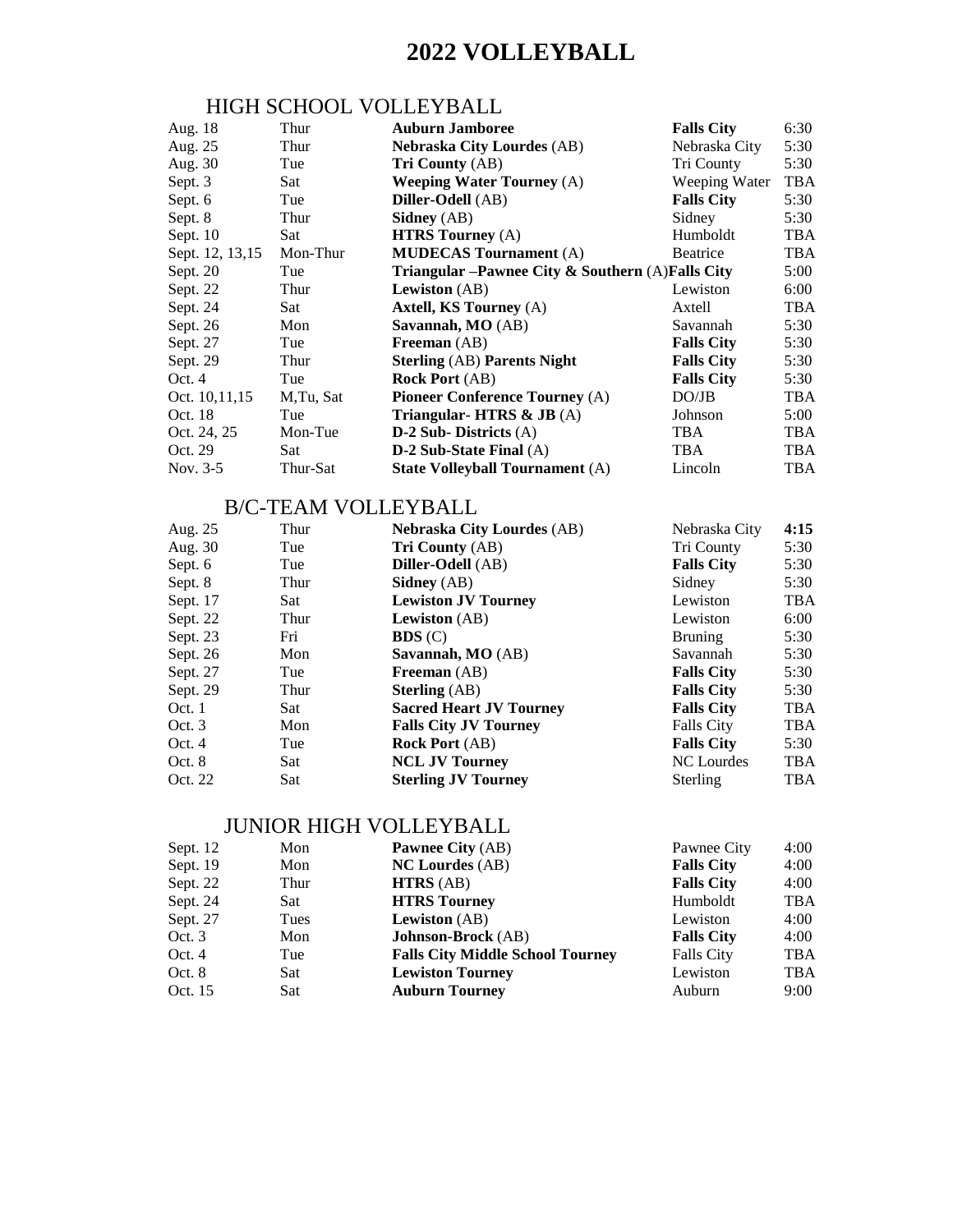## **2022-2023 BASKETBALL**

| Dec. 2          | Fri      | <b>Sterling</b> (JVGB)                               | <b>Sterling</b>   | 5:00       |
|-----------------|----------|------------------------------------------------------|-------------------|------------|
| Dec. $6$        | Tue      | <b>Nebraska City Lourdes (bgG)</b>                   | <b>Falls City</b> | 4:30       |
| Dec. 8          | Thur     | Sidney $(gG)$                                        | <b>Falls City</b> | 6:00       |
| Dec. $9$        | Fri      | <b>Friend</b> (GB)                                   | Friend            | 6:00       |
| Dec. 13         | Tue      | <b>Lewiston</b> (bGB)                                | Lewiston          | 5:00       |
| Dec. 16         | Fri      | $HTRS$ (gbGB)                                        | <b>Falls City</b> | 4:00       |
| Dec. 17         | Sat      | <b>Bishop LeBlond (GB)</b>                           | <b>Falls City</b> | 12:00      |
| Dec. 20         | Tue      | Tri County (gbGB)                                    | <b>Falls City</b> | 4:30       |
| Dec. 22         | Thur     | Elmwood-Murdock (gbGB)                               | <b>Murdock</b>    | 4:30       |
| Dec. 29,30      | Thur-Fri | <b>Freeman Holiday Tournament (GB)</b>               | Adams             | <b>TBA</b> |
| Jan. $6$        | Fri      | Diller-Odell (gbGB) – Girls Parents Night Falls City |                   | 4:30       |
| Jan. $7$        | Sat.     | <b>Steve Vertin Classic vs TBA (B)</b>               | LeBlond           | <b>TBA</b> |
| Jan. 9-14       | Mon-Sat  | <b>MUDECAS Tournament</b>                            | <b>Beatrice</b>   | <b>TBA</b> |
| Jan. 17         | Tue      | Auburn $(gbGB)$                                      | <b>Falls City</b> | 4:30       |
| Jan. 20         | Fri      | <b>Pawnee City</b> (gbGB)                            | Pawnee City       | 5:00       |
| Jan. 24         | Tue      | Southern (gbGB) - Boys Parents Night                 | <b>Falls City</b> | 4:00       |
| Jan. 26         | Thur     | Johnson-Brock (gbGB)                                 | Johnson           | 4:00       |
| Jan. 30-Feb.4   | Mon-Sat  | <b>Pioneer Conference Tournament (GB)</b>            | TC/Lew/PC         | <b>TBA</b> |
| Feb. 9          | Thur     | <b>Weeping Water</b> $(gbGB)$                        | <b>Falls City</b> | 4:30       |
| Feb. 10         | Fri      | Sidney (bB)                                          | Sidney            | 6:00       |
| Feb. 13, 14, 16 | Mon-Thur | Girls $D-2$ Sub-Districts $(G)$                      | <b>TBA</b>        | <b>TBA</b> |
| Feb. 17         | Fri      | <b>Nebraska City Lourdes (bB)</b>                    | <b>Falls City</b> | 5:30       |
| Feb. 20,21,23   | Tue-Thur | <b>Boys D-2 Sub-Districts (B)</b>                    | <b>TBA</b>        | <b>TBA</b> |
| Feb. 24         | Fri      | Girls $D-2$ Sub-State Final $(G)$                    | <b>TBA</b>        | TBA        |
| Feb. 25-28      | Sat-Tue  | <b>Boys D-2 Sub-State Final (B)</b>                  | <b>TBA</b>        | TBA        |
| Mar. 1-4        | Wed-Sat  | <b>Girls State Tournament (G)</b>                    | Lincoln           | <b>TBA</b> |
| Mar. 8-11       | Wed-Sat  | <b>Boys State Tournament (B)</b>                     | Lincoln           | TBA        |

#### GIRLS JUNIOR VARSITY BASKETBALL

| Dec. $2$  | Fri  | <b>Sterling</b> (JVGB)             | <b>Sterling</b>   | 5:00       |
|-----------|------|------------------------------------|-------------------|------------|
| Dec. $6$  | Tue  | <b>Nebraska City Lourdes (bgG)</b> | <b>Falls City</b> | 4:30       |
| Dec. 8    | Thur | <b>Sidney</b> $(gG)$               | <b>Falls City</b> | 6:00       |
| Dec. $10$ | Sat  | <b>HTRS JV Tourney</b>             | Humboldt          | <b>TBA</b> |
| Dec. 16   | Fri  | $HTRS$ (gbGB)                      | <b>Falls City</b> | 4:00       |
| Dec. 20   | Tue  | Tri County (gbGB)                  | <b>Falls City</b> | 4:30       |
| Dec. 22   | Thur | <b>Elmwood-Murdock</b> (gbGB)      | <b>Murdock</b>    | 4:30       |
| Jan. $6$  | Fri  | <b>Diller-Odell</b> (gbGB)         | <b>Falls City</b> | 4:30       |
| Jan. 17   | Tue  | Auburn $(gbGB)$                    | <b>Falls City</b> | 4:30       |
| Jan. 20   | Fri  | <b>Pawnee City</b> (gbGB)          | Pawnee City       | 5:00       |
| Jan. $21$ | Sat  | <b>FCSH JV Tourney</b>             | <b>Falls City</b> | <b>TBA</b> |
| Jan. 24   | Tue  | <b>Southern</b> $(\text{gbGB})$    | <b>Falls City</b> | 4:00       |
| Jan. 26   | Thur | <b>Johnson-Brock</b> (gbGB)        | Johnson           | 4:00       |
| Feb. 9    | Thur | <b>Weeping Water</b> $(gbGB)$      | <b>Falls City</b> | 4:30       |
|           |      |                                    |                   |            |

### BOYS JUNIOR VARSITY BASKETBALL

| Dec. $2$  | Fri  | <b>Sterling</b> (JVGB)             | <b>Sterling</b>   | 5:00       |
|-----------|------|------------------------------------|-------------------|------------|
| Dec. $6$  | Tue  | <b>Nebraska City Lourdes (bgG)</b> | <b>Falls City</b> | 4:30       |
| Dec. $10$ | Sat. | <b>HTRS JV Tourney</b>             | Humboldt          | <b>TBA</b> |
| Dec. 13   | Tue  | <b>Lewiston</b> (bGB)              | Lewiston          | 5:00       |
| Dec. 16   | Fri  | $HTRS$ (gbGB)                      | <b>Falls City</b> | 4:00       |
| Dec. 20   | Tue  | <b>Tri County</b> (gbGB)           | <b>Falls City</b> | 4:30       |
| Dec. 22   | Thur | <b>Elmwood-Murdock</b> (gbGB)      | Murdock           | 4:30       |
| Jan. $6$  | Fri  | Diller-Odell (gbGB)                | <b>Falls City</b> | 4:30       |
| Jan. 17   | Tue  | Auburn $(gbGB)$                    | <b>Falls City</b> | 4:30       |
| Jan. 20   | Fri  | <b>Pawnee City</b> (gbGB)          | Pawnee City       | 5:00       |
| Jan. 21   | Sat  | <b>FCSH JV Tourney</b>             | <b>Falls City</b> | <b>TBA</b> |
| Jan. 24   | Tue  | <b>Southern</b> (gbGB)             | <b>Falls City</b> | 4:00       |
| Jan. 26   | Thur | <b>Johnson-Brock</b> (gbGB)        | Johnson           | 4:00       |
| Feb. 9    | Thur | <b>Weeping Water</b> (gbGB)        | <b>Falls City</b> | 4:30       |
| Feb. 10   | Fri  | <b>Sidney</b> (bB)                 | Sidney            | 6:00       |
| Feb. 17   | Fri  | <b>Nebraska City Lourdes (bB)</b>  | <b>Falls City</b> | 5:30       |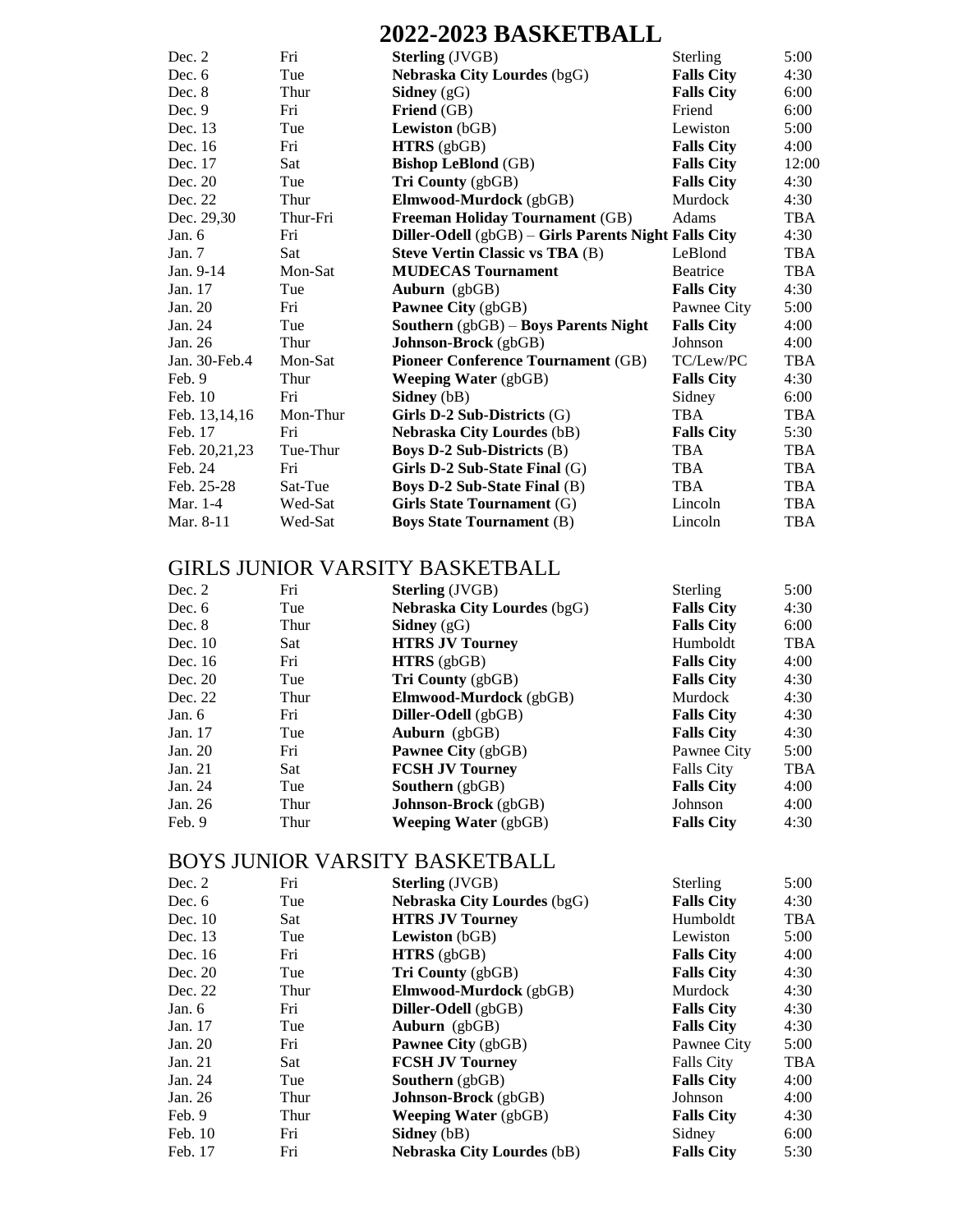#### BOYS C-TEAM BASKETBALL

| Dec. 6  | Tue  | <b>Nebraska City Lourdes (C-Team Boys)</b> | <b>Falls City</b> | 4:30 |
|---------|------|--------------------------------------------|-------------------|------|
| Dec. 8  | Thur | <b>Johnson-Brock</b> (C-Team Boys)         | Johnson           | 5:30 |
| Feb. 6  | Mon  | <b>Sterling</b> (C-Team Boys)              | <b>Falls City</b> | 7:00 |
| Feb. 13 | Mon  | <b>Auburn</b> (C-Team Boys)                | Auburn            | 6:00 |

#### BOYS JUNIOR HIGH BASKETBALL

| Nov. 10   | Thur | <b>Nebraska City Lourdes</b>                   | <b>Falls City</b> | 4:00       |
|-----------|------|------------------------------------------------|-------------------|------------|
| Nov. 17   | Thur | <b>Pawnee City</b>                             | Pawnee City       | 4:00       |
| Nov. 19   | Sat  | <b>HTRS</b> Tournament                         | Humboldt          | <b>TBA</b> |
| Nov. 22   | Tue  | <b>HTRS</b>                                    | <b>Falls City</b> | 4:00       |
| Dec. 3    | Sat  | <b>Rotating Tournament (DO, NCL, Lew)</b>      | Nebraska City     | <b>TBA</b> |
| Dec. 8    | Thur | <b>Johnson-Brock</b>                           | Johnson           | 4:00       |
| Dec. $10$ | Sat  | <b>Knights of Columbus Tour</b> (JB, HTRS, PC) | <b>Falls City</b> | <b>TBA</b> |
| Dec. 12   | Mon  | <b>Mound City</b>                              | Mound City        | 5:30       |

#### GIRLS JUNIOR HIGH BASKETBALL

| Jan. 23 | Mon  | Lewiston                                        | Lewiston          | 4:00       |
|---------|------|-------------------------------------------------|-------------------|------------|
| Jan. 30 | Mon  | <b>Sterling</b>                                 | <b>Falls City</b> | 4:00       |
| Feb. 4  | Sat  | <b>Falls City Middle School Tournament</b>      | <b>Falls City</b> | <b>TBA</b> |
| Feb. 6  | Mon  | <b>Nebraska City Lourdes</b>                    | Nebraska City     | 4:00       |
| Feb. 11 | Sat  | <b>Knights of Columbus Tour (Aub, PC, HTRS)</b> | <b>Falls City</b> | <b>TBA</b> |
| Feb. 16 | Thur | <b>HTRS</b>                                     | <b>Falls City</b> | 4:00       |
| Feb. 18 | Sat  | <b>Rotating Tour</b> (DO, NCL, Lew)             | Odell             | <b>TBA</b> |
| Feb. 23 | Thur | <b>Pawnee City</b>                              | Pawnee City       | 4:00       |
| Feb. 28 | Tue  | <b>Johnson-Brock</b>                            | <b>Falls City</b> | 4:00       |
|         |      |                                                 |                   |            |

# **ALL JV GAMES AND JV START TIMES ARE SUBJECT TO CHANGE UNTIL IT IS KNOWN HOW MANY SCHOOLS WILL HAVE ENOUGH PLAYERS TO PLAY JV GAMES, ETC.**